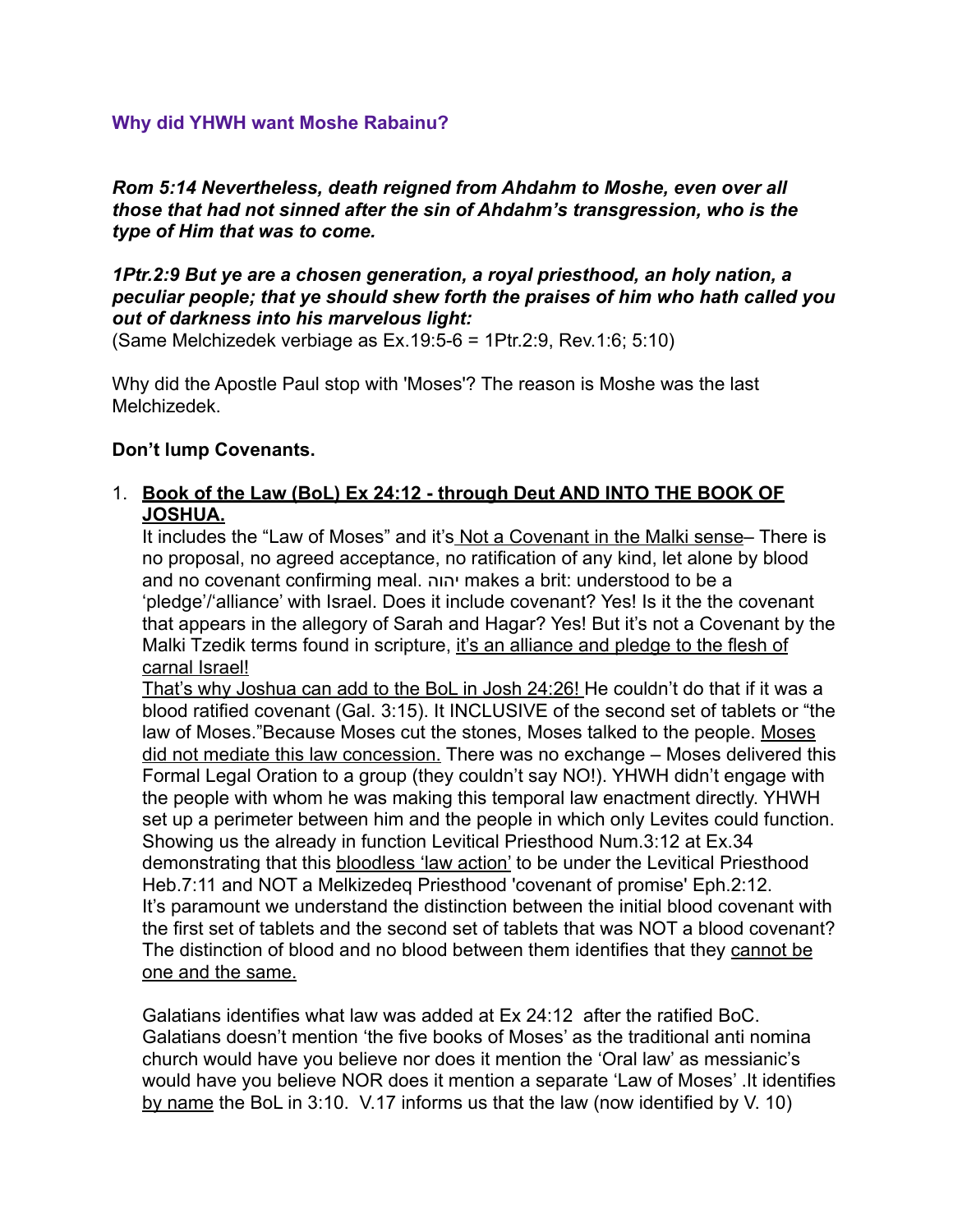came 430 years later and was after the covenant (BoC) . This identifies that the law that was added in Ex 24:12 after the blood ratified covenant was confirmed was…….V.10 the BoL! No gymnastics, no esoteric twisting, no emotional pleas just line upon line, precept upon precept, here a little there a little! The law added in Ex 24:12 can only be the BoL according to Rav Shaul's communication to the Galatians and confirmed by Heb 7:11.

# **Covenant reinstatement of Shemot 34**

Shemot 34 is not a 'covenant of promise' it comes after the original Malki-Tzedik covenant and the break of the Golden Calf. As does the balance of Ex. From Ex.25 on, Lev. Num., Dt. {27-28-29}, the balance of the TaNaK, etc. This is a Levitical concession action not a covenant of promise. An emergency patch and bandage or an enactment of Law, till the time of reformation (Heb 8)

YHWH's solution was to wipe them all out (National Death) and start over with Moses (Ex.32:10). BUT Moses pleaded for the people – Yah

relented – BUT – there was and would be consequences. Starting with being put under the Levitical Priesthood.

Ex.34 is the \*1st act under the new Levitical Priesthood (Num.3:12/Heb.7:11) – with many to follow and was more akin to the enactment of Law. \*2nd – For a covenant to be a 'Covenant of Promise' (Eph.2:12) there has to be these 4 things present

# **The 4 elements of the Covenants of Promise**

Covenants of Promise (Eph 2:12).

4 elements must be present:

- 1. A proposal
- 2. An agreement
- 3. A blood ratification
- 4. A Covenant confirming meal

These four things directly attach back to Abraham's Promise Covenant at Gen 15. It would be a mistake to confuse the oath covenant with Phineas, salt covenants, shoe covenants and threshold covenants with The Covenant of Promise. These Covenants of Promise include 1] Gen.15 The Promise Covenant, 2] The Book of the Covenant (Ex19:5-

24:8 – the Answer to the Promise), 3] The New/re-New-ed Covenant (Jer.31:31-33/Lk. 22:20/Heb.8:8-10), 4] the Marriage

of the Lamb (Rev.19:7) and a legitimate attachment to #5] being the 'Oath' (Yah's promise vow at Gen.12/Heb.6:13). So there are 5 Covenants, with 5 considerations – It just so happens that '5' is the number of 'Redemption'

# **The 'Covenant Confirming Meal'** attached to each one of the 'covenants of promise'

are as follows; **1]** The Gen.12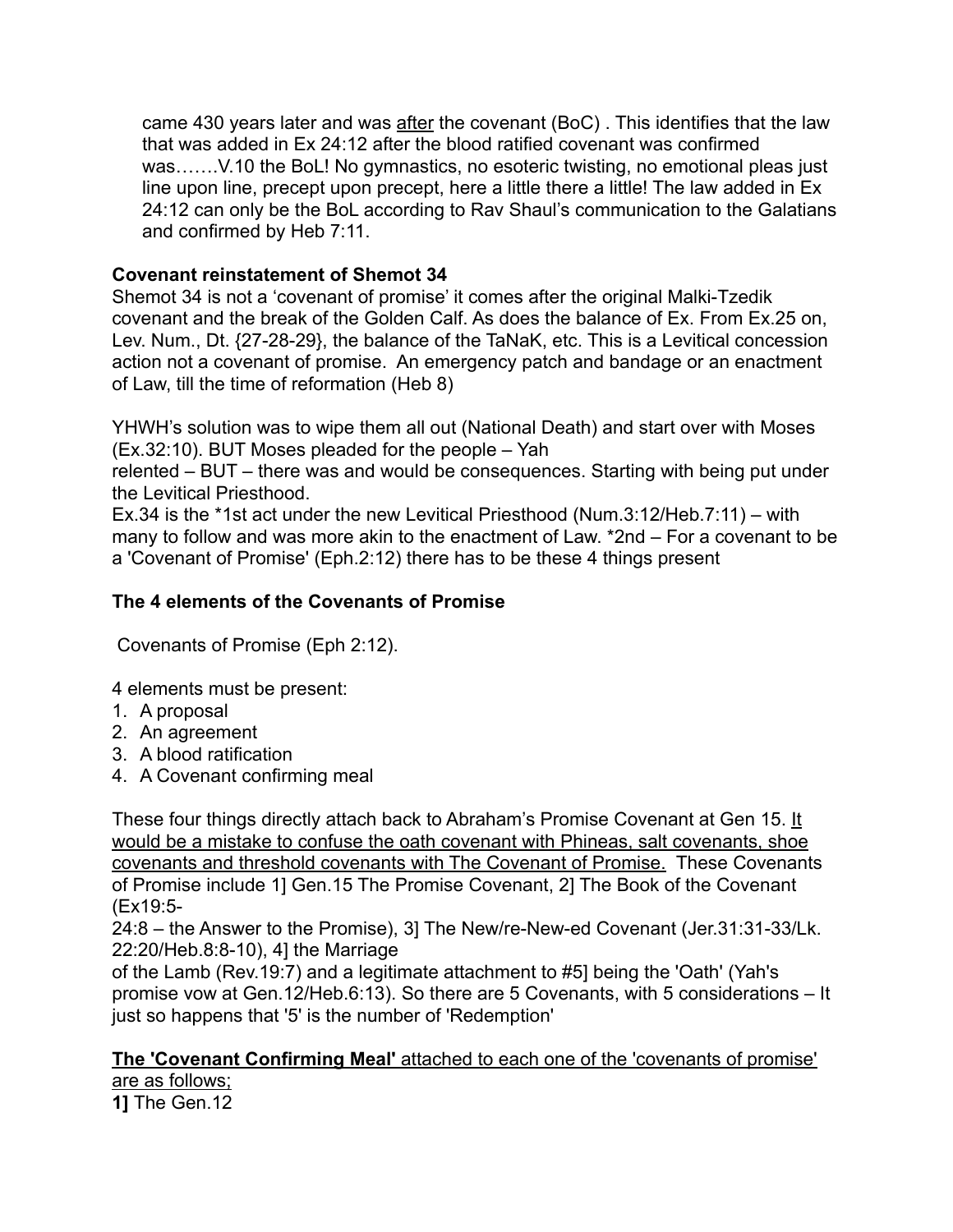'Oath' is everlasting – the meal is the first Passover of Ex.12 – the connecting rod to the promise (now there's multiplicity and soon approaching freedom) the meal is the first Passover of Ex.12 pointing to and culminating with the 'Marriage Supper of the Lamb'. ,

 **2]** The 'Promise' of Gen.15 – the meal is Gen.18:3-8 (with foot washing),

 **3**] The Ex.19:5-24:8 'Book of the

Covenant' Answer (Gal.3:18) - the meal is Ex.24:9-11,

 **4]** The New Covenant (Jer.31:31-33/Heb.8:8-10) - the

confirming meal is Passover with new instruction from Yahshua; 'this do in remembrance of me' (Mat.26:26, Mk.14:22-

24, Lk.22:20, 1Cor.11:24-25); Please note the 'as they were eating' meal in progress verbiage and

 **5]** The Rev.19:7

Marriage of the 'Lamb' to His Bride Israel - the meal is the much hailed Marriage Supper of the Lamb (Rev.19:9).

# **'Covenant of Promise' must have 5 issues attached** to it defining it a bona-fide

Covenant of Promise. They do not have to be in this order and it can be immediate or over an expanse of time, but they must be present. They include;

**1]** Proposal,

**2**] Agreement,

**3]** Blood ratification,

**4]** A Covenant Confirming Meal and

**5]** Direct attachment linked to Abraham's Promise Covenant of Gen.15.

You see all of these factors present at the Original

Melchizedek Book of the Covenant (Ex.19:5-24:8 / :9-11). You see NONE of these factors present at

this Levitical Covenant/Law re-instatement of Ex.34. \*3rd – there is no mass invitation into a national priesthood (All 12 Tribes) as you see at Ex.19:5-6. Only the certainty of a Levi tribe only Priesthood (Num.3:12; 8:15-19). There is a HUGE difference between being a 'Nation \***of**\* Priests' and being a Nation 'with' Priests.

# **19 different law divisions.**

To say the Brit Chadasha or Rav Sholiach Shaul doesn't divide the law is an asinine statement in light of the fact that **Shaul identifies 16 of 19 categories of law mentioned in the Brit Chadasha:** 

- 1. Rom 3 Faith
- 2. Works
- 3. Marrige
- 4. Eloah
- 5. My members
- 6. The mind
- 7. Sin
- 8. Death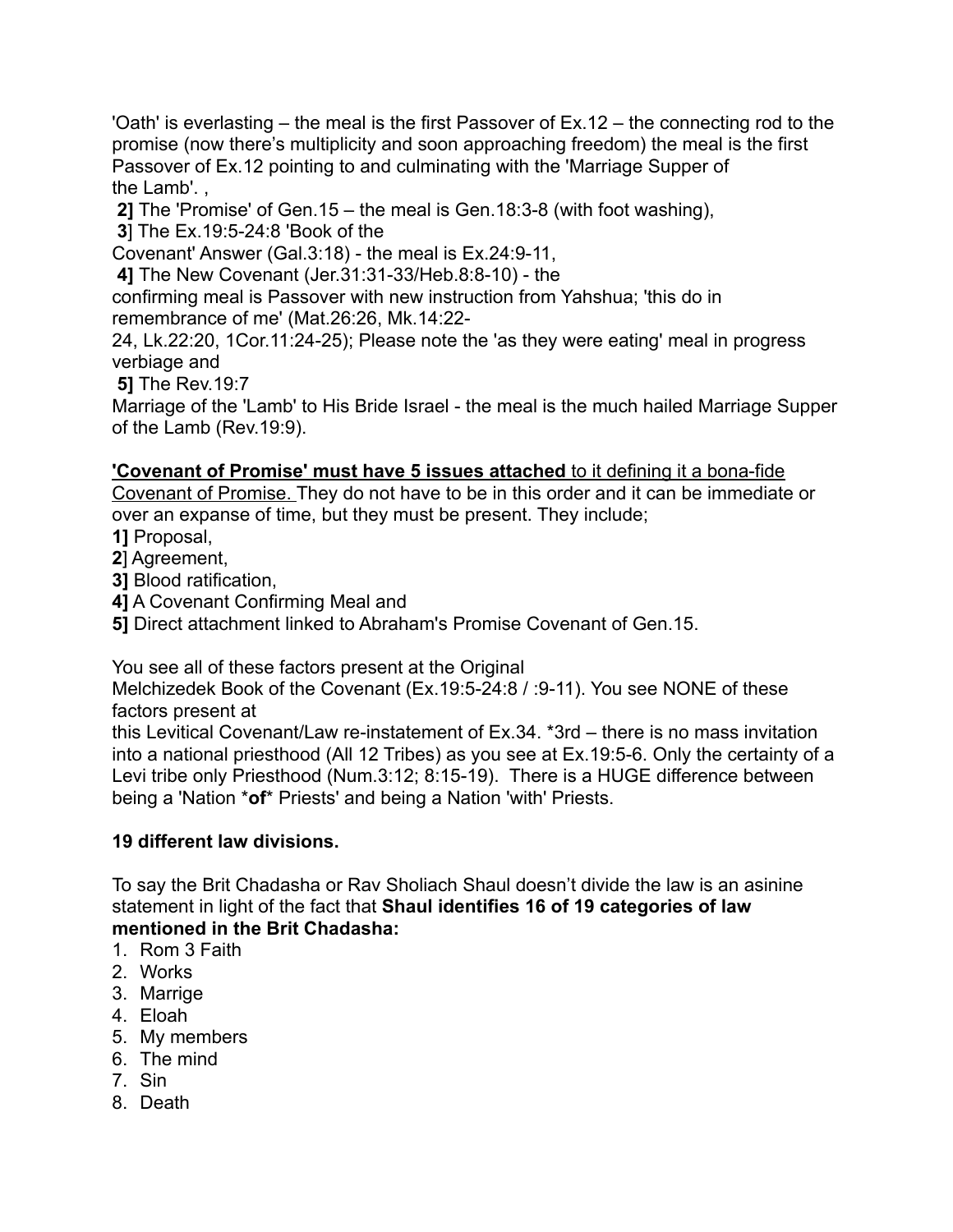#### 9. The Ruach

- 10.Righteousness
- 11. Moshe
- 12.Christ
- 13.Commandments contained in ordinances
- 14. Under the Levitical Priesthood
- 15.Carnal commandment
- 16.Civil

James adds 2 more

- 1. The perfect law of liberty
- 2. The royal law

The writer of Hebrews adds another:

• Covenant law

Some examples:

Rom.7:23 "But I see another law" (law of Moses;

John 7:23, 1 Cor. 9:9) … warring against the "law of my mind", and bringing me into captivity to the "law of sin" (sin or rebellion).

Rom.7 and 8, we have at least 6 categories of 'law':

- 1] The Law of "God" (YHWH's) Torah,
- 2] The Law of Moses; that all (Pre-New Covenant) had to go through to get to '1',
- 3] The Law of Sin & Death,
- 4] The Law of the Mind, and
- 5] The Law of the Spirit.
- 6) The Law of Adultery

# What does UNTIL mean? *Impending change!*

**Ber 49:10:** *The scepter shall not depart from Judah,* **nor a lawgiver from between his feet, UNTIL Shiloh come.** 

*Gal 3:19 'Wherefore then serveth the law?* (the Book of the Law v:10) *It was added because of transgressions, till the seed should come to whom the promise was made; … '* 

*Heb 9:10 'Which stood only in meats and drinks, and divers washings, and carnal ordinances, imposed on them until the time of reformation.' <Diorthosis> (specifically) 'Messianic restoration'.* 

*Act 3:21 ' ... until the times of restitution of all things …' (Peter v:12)* 

#### *Heb 7:12 'For the priesthood being changed, there is made of necessity a change also of the law.'*

Both Priesthoods are Torah – both laws are Torah law - one is Melchizedek - one is Levitical.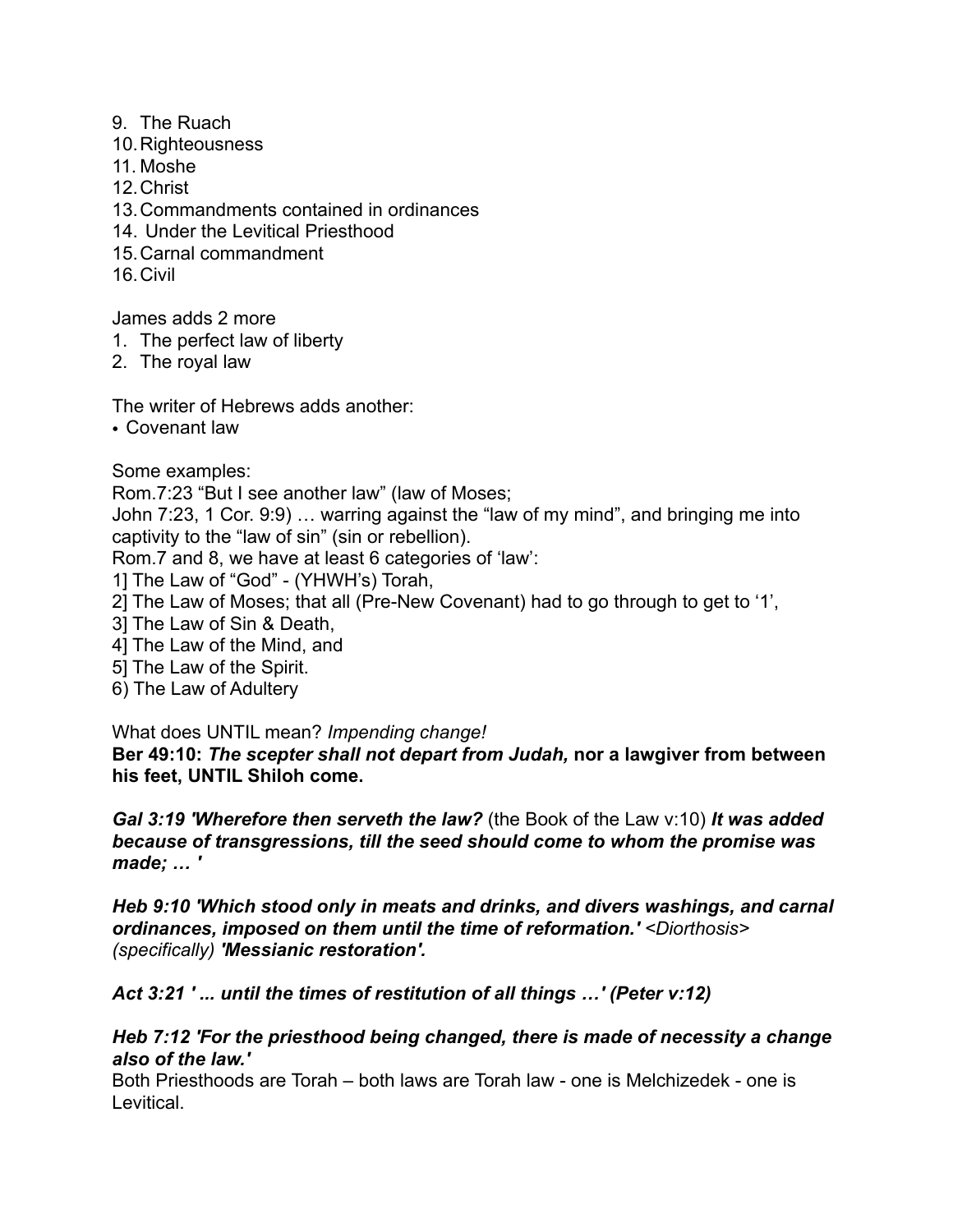#### *2 Cor. 3:11 'if that which is done away was glorious, much more that which remains is glorious.'*

### **Covenants of Promise**

*Eph.2:12 'That at that time ye (former Gentiles v:11) were without Messiah, being aliens from the commonwealth of Israel, and strangers from the covenants of promise, having no hope, without Yah in the world: ...'* 

The term 'the covenants of promise' is a dedicated phrase. It has to do with those covenants that can be directly attached to Abraham's Gen.15 Promise.

#### **The 'Oath' of Gen.12 and the 'Covenant' of Gen.15**

#### **Time for me to eat some crow:**

Paul's use of 'cheirographon' (handwriting) at **Col.2:14** and what was " nailed" that was 'Against Us'. According to Torah; Moses recorded that the Law would be 'Against Us' not our record of sin debt.

#### *Col.2:14 Blotting out the handwriting G5498 of ordinances that was \*\*against us\*\*2596, which was contrary to us, and took it out of the way, nailing it to his cross;*

*Dt.31:26 Take this \*'book of the law'\*,* and put it in the side of the ark of the covenant of YHWH your Elohim, that it may be there for a *\*\*witness against you\*\*.* 

And if that were not enough the context of Dt.31 (Torah defining Torah) reveals the same scathing rebuffing reproof of Moses *'against'* the Israelites;

#### *Dt 31:19 … that this song may be a witness for me \*\*against\*\* the children of Israel.*

*Dt 31:20 … then will they turn unto other gods, and serve them, and provoke me, and \*\*break my covenant\*\*.* 

*Dt 31:21 … that this song shall testify \*\*against\*\* them as a witness;* 

*Dt 31:26 ... that it may be there for a witness \*\*against\*\* thee.* 

*Dt 31:27 ... ye have been rebellious \*\*against\*\* YHWH; and how much more after my death?* 

*Dt 31:28 ... that I may speak these words in their ears, and call heaven and earth to record \*\*against\*\* them.*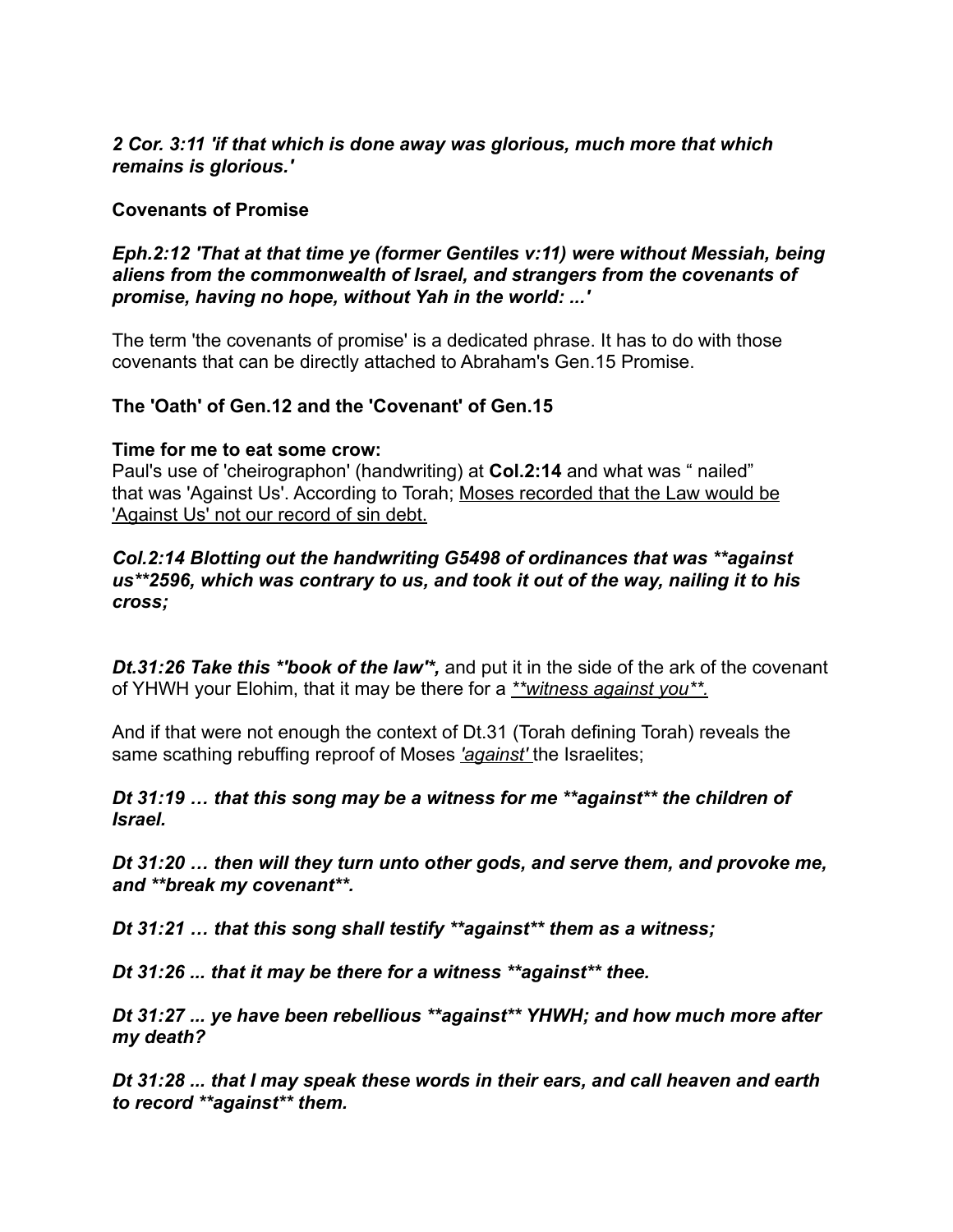# *Dt 31:29 For I know that after my death ye will \*\*utterly corrupt yourselves\*\*...*

#### So; the Torah context of Dt.31 defines the use of 'cheirographon' at Col.2:14

#### **And Ephesians:**

#### *Eph 2:15 Having abolished in his flesh the enmity, even the \*\*law of commandments\*\* contained in ordinances; for to make in himself of twain one new man, so making peace;*

"the \*\*law of commandments\*\* contained in ordinances" - isn't a record of sin debt. Notice that the \*\*law of commandments\*\* "contained in ordinances" (Eph.2:15) is very different from the Commandment Laws contained in Covenant at Eph.2:12. These Melchizedek Covenants contain Melchizedek Covenant Law that very much still stands.

Yeshua both set aside the Levitical (Heb.7:11-12) 'Book of the Law' (Gal.3:10; 17-19 / Col.2:14 / Eph.2:15 /Heb.10:9) 'And' took away our debt of sin (Rom.6:23; 8:10 / 1Jn. 1:9).

But the one is not to the exclusion (or in the context) of the other.

Unlike the Levitical Book of the Law (Gal.3:10/Heb.7:11); the Melkizedeq Book of the Covenant (Ex.19:5 -24:8) could not be 'Against Us'; it was the Marriage Katubah – it is how YHWH married Abraham's descendants to become YHWH's family. (Katubah – Hebrew Binding Marriage Proposal).

#### *Gal 3:17 And this I say, that the covenant (1), that was confirmed before ..., the law (2), which was four hundred and thirty years after, cannot disannul, that it should make the promise (3) of none effect.:18 For if the inheritance (1) be of the law (2), it is no more of promise (3): but Yah gave it to Abraham by promise (3).* (KJV)

The (BoC) 'covenant' is the 'inheritance' answer to the promise covenant made at Gen. 15. The

inheritance covenant -the BoC (1) along with the Promise (3) made at Gen.15 are NOT part of the 'law' (2).

'Torah' bastardized to mean 'Law' does not contain the word or meaning of 'law' in its 'root word' make up.

'Torah' purely means – The Successive Light of Teaching and Instruction.

Gal 3:19 *'Wherefore then serveth the law? It was added because of transgressions, till the seed should come to whom the promise was made …'* ('till' Shiloh/Messiah - Gen.49:10)

The Covenant and the Promise are not part of the Law. The law Paul is